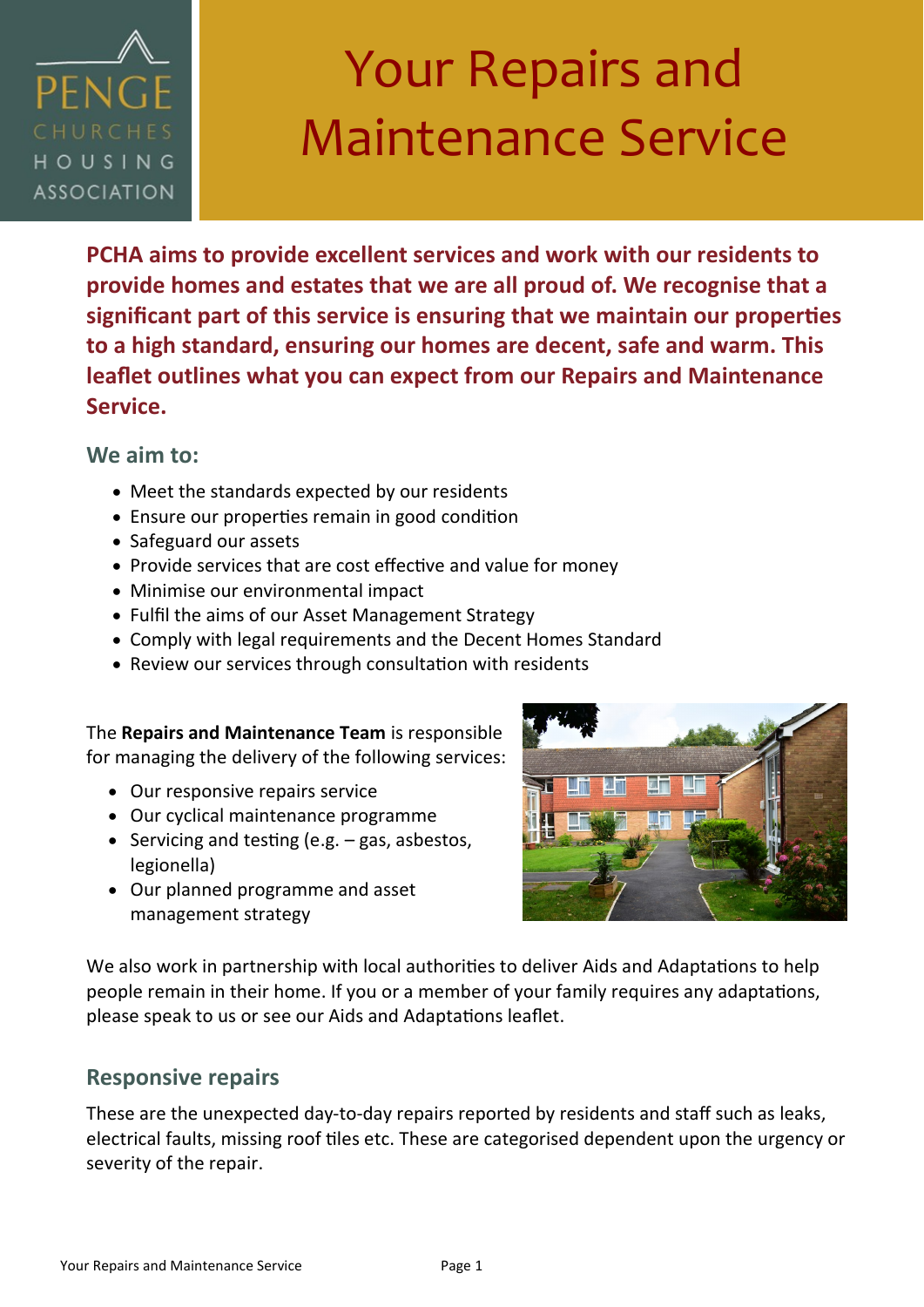

# Your Repairs and Maintenance Service

### **Cyclical maintenance**

Cyclical maintenance is any maintenance and servicing that is carried out on a regular cycle of between 1 and 10 years. This can include annual gas servicing, internal and external communal decorations and gutter clearance. These works will be carried out based on need and cost rather than on a rigid cycle. However, we will publish an indicative programme on our website. Timescales for any agreed works will be communicated directly to you and any affected residents.



### **Planned programme**

This covers any major and/or improvement works that are normally planned in advance. This includes things like new kitchens, new bathrooms, new heating systems, replacement roofs, rewiring, new windows or any Decent Homes works.

We want to reduce the number of unexpected and emergency repairs needed and therefore, we plan to increase the number of preventative and planned works we carry out in the future. In order to do this, we have developed an indicative three-year rolling planned programme which will be publicised regularly. This programme will be based on our stock condition survey, in-house knowledge and pre inspection and will be subject to our budget and therefore may be subject to change at any time.



If you are due to have works done, we will consult with you prior to the works taking place and wherever possible, will give you some choice in the selection of certain design aspects for the purpose of upgrade, replacement or improvement (e.g. kitchen and bathroom replacements).

## **What if I am in arrears?**

If you are in arrears, you may lose some of your rights as a tenant regarding maintaining or developing your home. If you have less than 8 weeks of rent arrears, planned improvements (i.e. new kitchens/bathrooms) or non-urgent responsive repairs may be postponed. If you have more than 8 weeks of rent arrears, no planned improvements or non-urgent responsive repairs will be carried out.